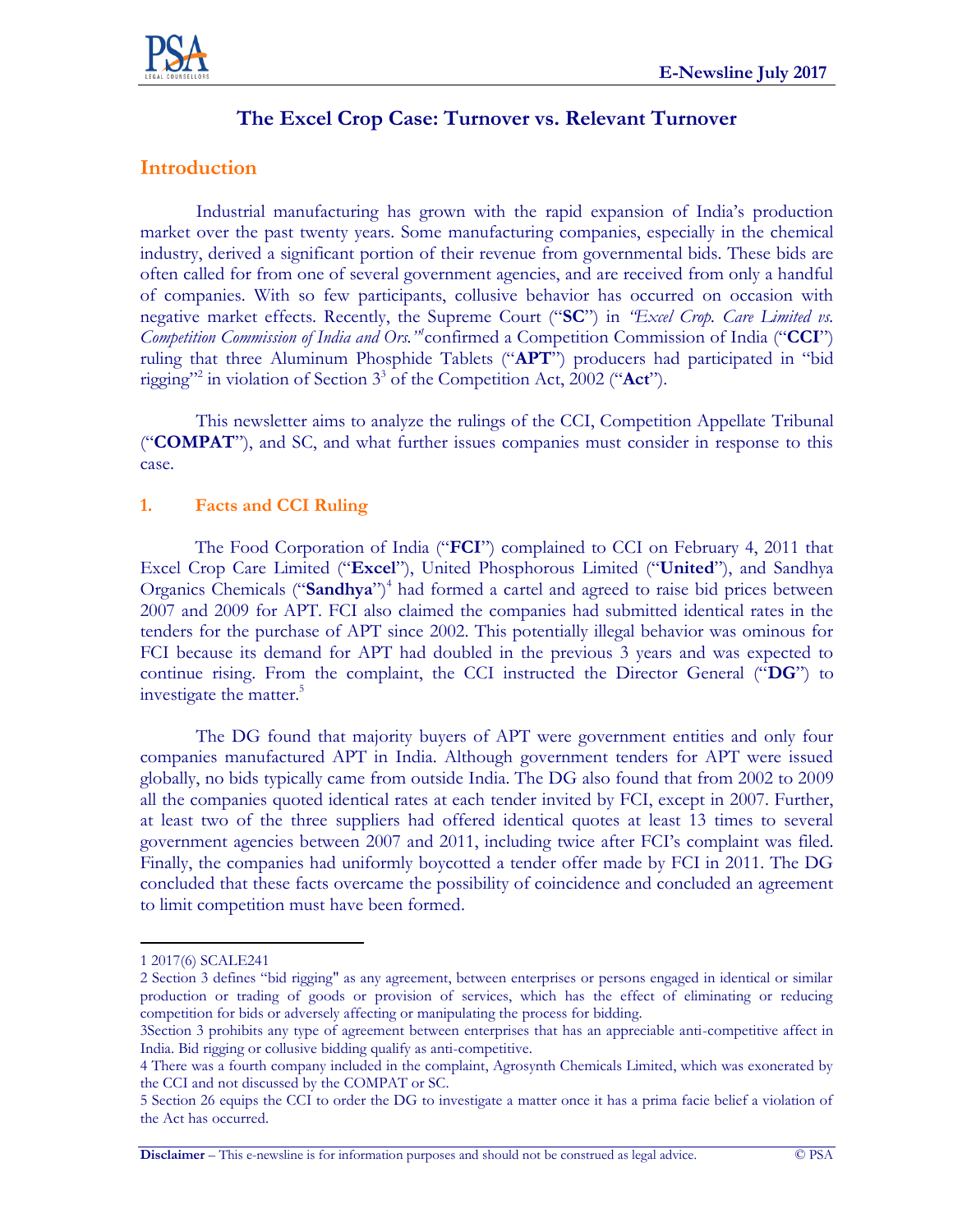

In response to the DG's findings, the companies gave largely similar arguments. Firstly, they argued any agreement for a May 2009 tender could not be considered since Section 3 was notified after the tender closed. They also claimed the 2011 boycott was out of the purview of the complaint and could not be considered. Secondly, they claimed a change in price was a result of a rise in cost of a raw ingredient of APT imported from China. Thirdly, there was no further evidence of an agreement occurring, no phone call, or document, or otherwise. The identical prices could be attributed to the companies basing their quotes on past tender offers. They claimed no agreements were made between them regarding their bid prices.

Considering the arguments and findings, the CCI ruled the companies had violated the provisions of Section 3 by their actions between 2009 and 2011. In regard to the applicability of the law and ability of DG to investigate the boycott, the CCI ruled the DG was responsible for investigating if any illegal conduct had occurred at any time. He should not make a fact specific or narrow investigation and could investigate the 2011 boycott and signs of agreement in 2009 after Section 3 was notified, even if those acts arose from an agreement made previously. Next, the CCI held the "coincidence" of identical price quoting had a zero percent chance of happening without some type of agreement. Despite no "physical" evidence, the circumstantial evidence was enough. The companies had varying cost structures and geographical locations that would, in normal circumstances, assume different bid prices.

The CCI awarded penalties of approximately USD 9.8 million for Excel, USD 241,538 for Sandhya, and USD 39 million for United.<sup>6</sup> The penalties were calculated as 9% of the companies' average turnover from the previous 3 years as allowed under Section 27(b).<sup>7</sup>

#### **2. COMPAT's Findings**

Unhappy with both the ruling and the penalties, all three companies preferred an appeal before the COMPAT and raised the same arguments with the additional complaint that the penalties were too high. They argued that only *relevant turnover* should have been considered as a basis for penalty. Relevant turnover is not defined or mentioned in the Act, but is generally turnover related to the product in question.<sup>8</sup> The companies believed they had been penalized too high for the harm they might have caused and should have been penalized only on turnover related to the production of APT.

The COMPAT rejected all appeals except the amount of penalty imposed by the CCI. Considering the arguments, COMPAT first chided the CCI for not giving any justification for the 9% penalty. Then, it acknowledged the penalty at 9% of total turnover was not unreasonable since the APT was used for food-grains in the public distribution system and the companies' behavior amounted to taking from the lowest members of society. Despite this, COMPAT ruled that the penalty must be calculated on "relevant turnover." This penalty better aligned with the doctrine of proportionality and pronounced the need for the CCI to explain its rationale when handing out harsh penalties. Penalties were reduced to approximately USD 450,000 for Excel and USD 1 million for United. For Sandhya, COMPAT separately considered a reduction because its only product was APT and it was much smaller than the

 $\overline{a}$ 

<sup>6</sup> USD  $1 =$  about INR 65.

<sup>7</sup> Section 27 equips the CCI to impose penalties up to ten percent of the average of the turnover for the three preceding years for violations of Section 3 or 4 which prohibits abuse of a dominant market position. 8 2013 Comp LR 799, page no. 822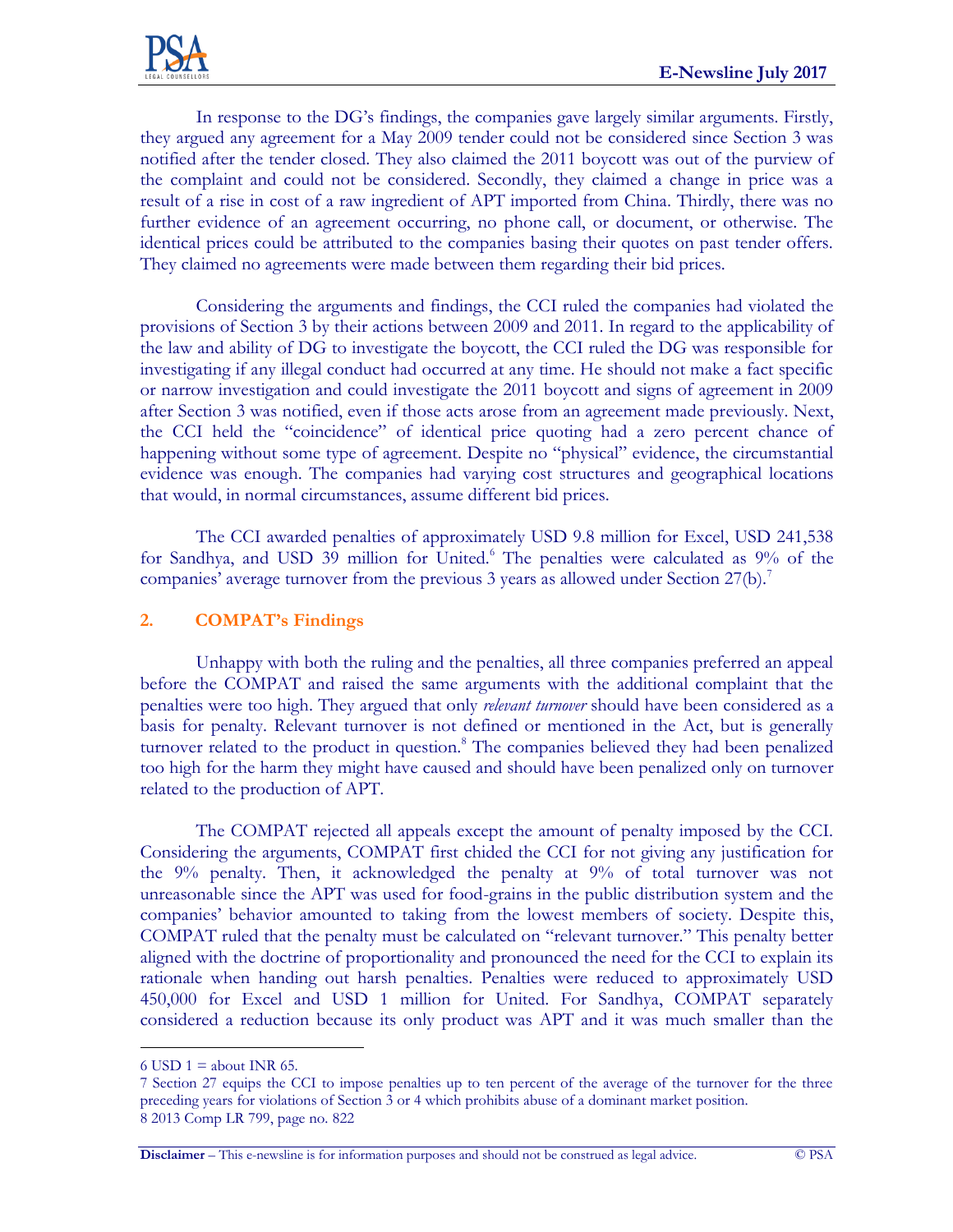

 $\overline{a}$ 

other companies. As a result, both these factors were sufficient to reduce its penalty by  $1/10<sup>th</sup>$ for a total of USD 24, 154.

## **3. The Supreme Court**

Again faced with fines, the companies appealed COMPAT's decision to the SC and the CCI also appealed the COMPAT's lowering of penalties to the apex court. The SC combined the appeals into one case and evaluated four, main issues: (i) whether the CCI appropriately considered the May 2009 tender, (ii) whether the CCI could investigate behavior occurring after the complaint was made, specifically the 2011 boycott, (iii) whether the purported violations under Section 3 were justified, and (iv) whether a penalty levied under Section 27 had to be on total turnover, or if it could be assessed only from a company's "relevant turnover."

3.1 Pre-Enactment Actions**:** The appellants again argued that an alleged violation from the May 2009 tender amounted to a retrospective enforcement of the law.<sup>9</sup> In response, the SC ruled that the companies were penalized for acts taken not only in March 2009 but also for actions taken in later 2009, 2010, and 2011 when the Act was in force. Further, the agreement for anti-competitive behavior in relation to the March 2009 tender did not stop in effect after the initial offer. There were rounds of negotiation in June 2009 where actions were reflective of previous agreements, taken before the law went into effect, but acted upon after and, therefore, still fell under the scope of the law and worthy of investigation. Thus, the SC upheld the CCI and COMPAT rulings regarding the March 2009 tender.

3.2 Behavior outside of complaint made: On this issue, the SC entirely agreed with the COMPAT ruling affirming the CCI order that the DG's ability to investigate in Section 26 was large enough to include evaluating acts taken after an original complaint is made. Further, the general complaint made by FCI was not in respect of one particular tender or action, but the overall anti-competitive behavior through a cartel. The SC asserted the DG is empowered to look at all necessary facts in the investigation, which can only begin after the CCI forms a prime facie opinion that a violation has occurred. At that point, they do not have sufficient information to determine when or where the violation occurred. Therefore, the DG has the power to look at all circumstances for where a violation may have occurred before making recommendation to the CCI.

3.3 Violations Justified: The companies offered a new explanation for their identical pricing before the SC. They claimed that because there are only a couple buyers and sellers, identical pricing was a natural occurrence. They also claimed the 2011 tender was boycotted because its payment for placing a bid was too high. They also pointed out that no companies had submitted a bid then. The court rejected these arguments. First, identical pricing was incredibly strange given the differences in the companies' production cost and geographic location. Regardless of location all bids were the same. Second, the sheer volume of identically priced bids was also strange. Third, the probability that some type of anti-competitive agreement could occur was enhanced with only four suppliers in India. Fourth, the companies offered varying prices for different bids, but identical prices at each bid. This was enough circumstantial

<sup>9</sup> They argued this would be a retrospective enforcement of the Act, which was against the Act's intention of being a prospective legislation.